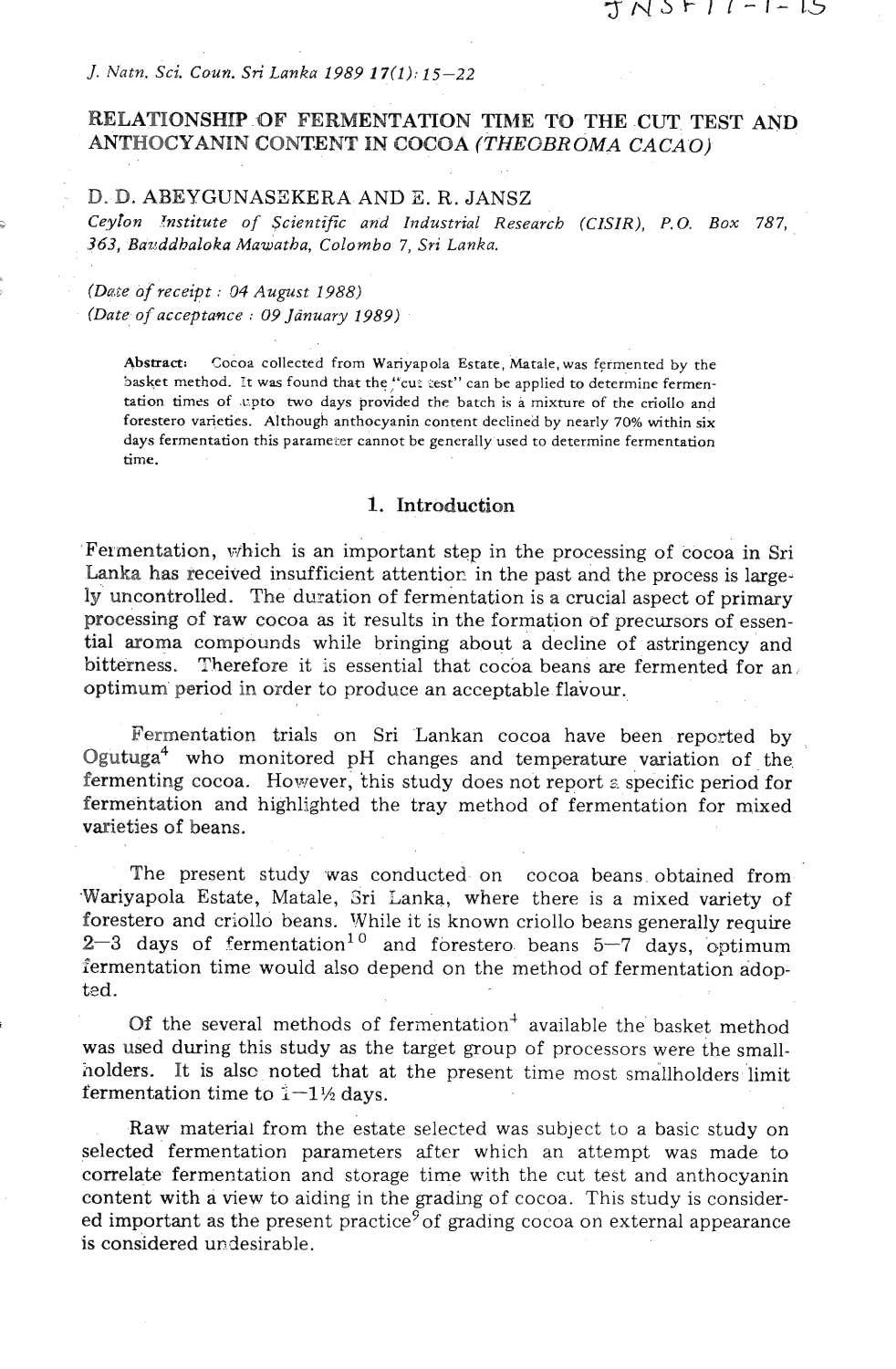## 2. Experimental.

## 2.1 Plant Material

Mature pods of *Theobroma cacao* were collected from different divisions of Wariyapola Estate, Matale, **Sri** Lanka, pooled and a representive sample drawn. These pods were a mixture of the criollo and forestero varieties in the ratio of approximately 7: **3.** 

## 2.2 Fermentation

#### 2;2.1 *Method.*

The basket fermentation technique<sup>4</sup> was employed. Total fermentation time was 6 days and samples were drawn daily. The beans were turned after 48 h fermentation. Fermented cocoa beans thus produced were sun-dried for **3**  days after spreading on coir matting.

## *2.2.2 .Routine Measurements* ' .

The following parameters were measured throughout fermentation: $-$ 

- (i) pH of water extract of beans and  $\text{pulp}^6$
- (ii) Temperature
- (iii) Acetic acid content7
- (iv) Reducing and total sugar content<sup>1,8</sup>
- $(v)$ . Fat content (by Soxhlet extraction with diethyl ether)

#### **2:3** Storage

Cocoa beans (2 kg) were stored in small jute-hessian (gunny) bags upto three months.

## 2.4 Cut Test

The cut test was performed by cutting the cocoa beans (of varying fermentation and storage time) lengthwise and counting the number of lilac, cinnamon-brown, purple, purple-brown and brown beans which are easily distinguishable to the naked eye (modified from method of Wood<sup>10</sup>). Approximately 1 kg. of cocoa beans was used for each experimental point.

#### 2.5 Assay of **Anthocyanin**

Anthocyanins were extracted and assayed by two methods  $-$  that of Pettipher<sup>5</sup> and Lees and Francis<sup>2</sup> where absorbance is measured and converted to anthocyanin content by formulae given in the respective methods.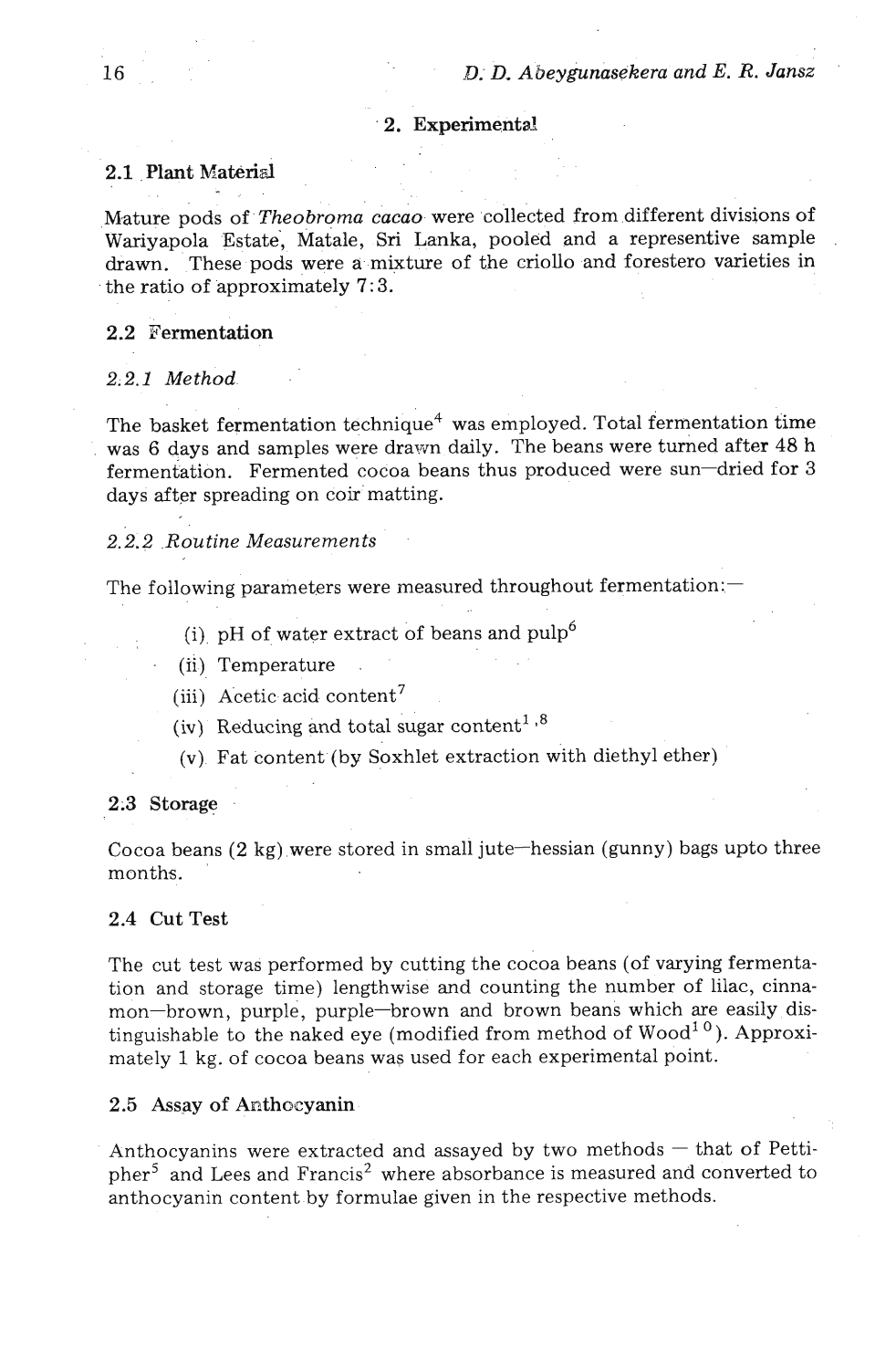#### **2.5.1** *Method* of *Pettipher*

Cocoa beans (100g) were deshelled and blended in  $1\%$  v/v HCl (1 litre) using a Waring blender. The suspension was allowed to stand for 5 min. An aliquot (10 ml) was centrifuged for 10 min.

A 6ep Pak **C18** cartridge (Waters Associates, London) was prepared for extraction by passing methanol (2 ml) followed by  $(1\% \text{ v/v})$  HCl  $(5 \text{ ml})$ through the cartridge using a plastic syringe.

The supernatant (2 ml) of the acid extract was passed through the cartridge and the eluent discarded. The cartridge was then rinsed by passing through 1% v/v HCl(4 ml) and the eluent discarded. Air **was** passed through the cartridge to expel any remaining liquid.

The anthocyanins were eluted from the cartridge by passing through  $50\%$  (v/v) methanol (4.5 ml), followed by air, collecting the total eluent. The absorbance of the eluent was measured at 520 nm using a Perkin Elmer model 552 spectrophotometer.

## *2.5.2 Method Lees and Francis*

Dried deshelled cocoa beans (100 g) were blended 0.1N HC1 in ethanol, 15:85 **(1 litre).** The macerate was stored overnight at  $4^{0}C$  in a stoppered flask.

An aliquot (10 ml) was removed and centrifuged. The absorbance of the supernatant was measured at  $535$  nm using a Perkin Elmer model  $552$ spectrophotometer.

## **3.** Results

## 3.1 **Preliminary** Results

As expected the pH of cocoa bean pulp increased (from 3.2) and finally stabilized at about 4.5 and that of the bean decreased from pH 6.0 to 4.7 in  $5-6$  days. A final acetic acid content of 0.7% w/v was attained in the bean after 6 days of fermentation. A maximum temperature  $(41 - 42^{\circ}C)$  of the after 6 days of fermentation. A maximum temperature  $(41 - 42^0)$  of the fermenting mass was attained around  $4-5$  days after fermentation began – this was followed by a decline in temperature to  $38^{\circ}$ C on the sixth day.

Total sugar content declined by about 15% during 6 days fermentation to 1.7% w/w. While initially approximately 50% of the sugar was non-,reducing at the end of 6 days fermentation approximately **95%** of the sugar was reducing in nature. Cocoa fat content remained relatively steady between 40 and 44% **w/w** upto six days fermentation.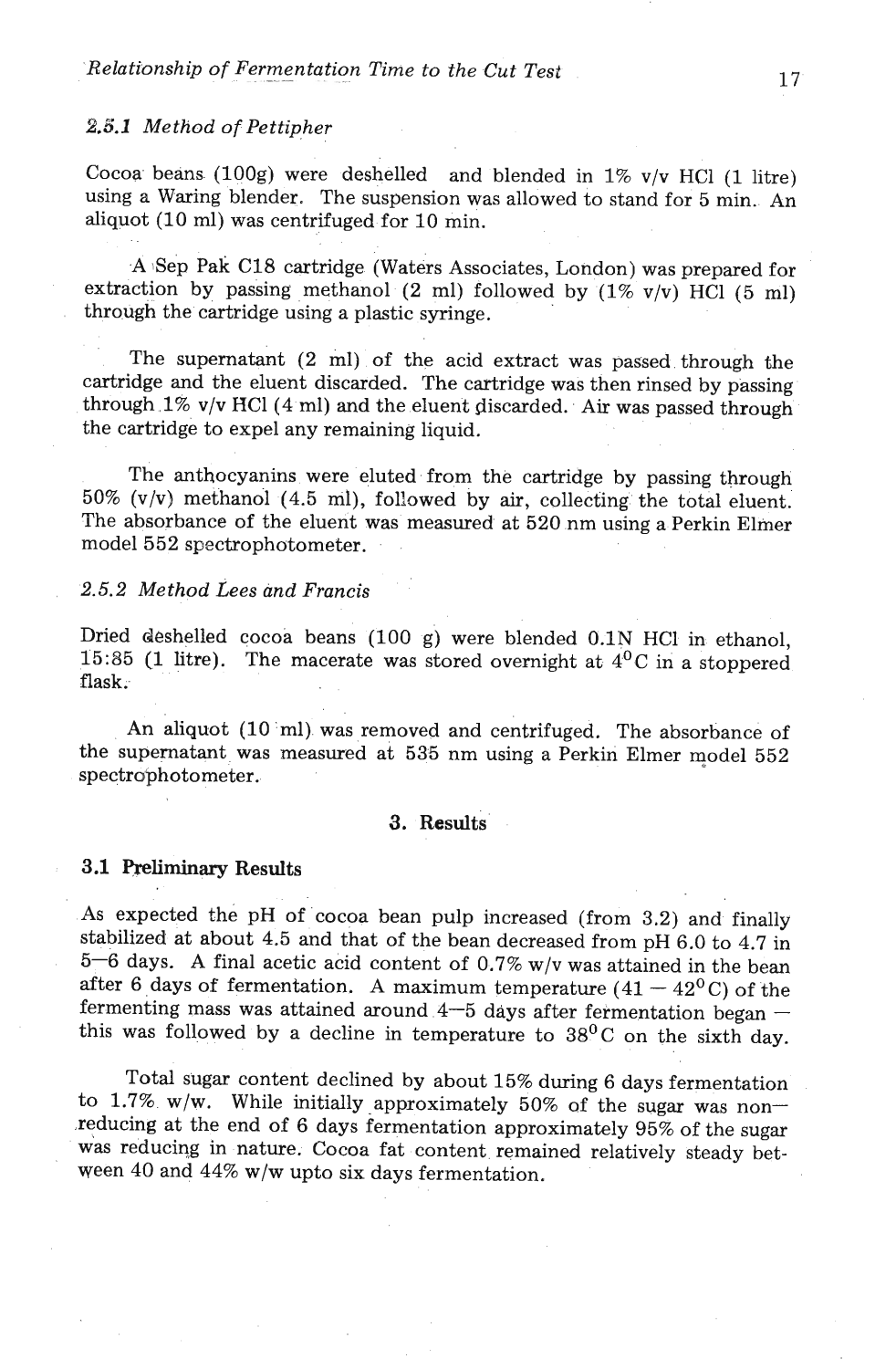## **3.2 Effect of Fermentation Time**

# 32; *1 Cut Test*

Results of the cut test are shown in Table 1. There was a tendency for the **<sup>3</sup>** criollo bean to turn from lilac to cinnamon-brown and the forestero bean from purple to brown with fermentation.

|                             |           |                   | Cotyledons (Number) |              |              |
|-----------------------------|-----------|-------------------|---------------------|--------------|--------------|
| Fermentation Time<br>(days) | Lilac     | Cinnamon<br>Brown | Purple              | Purple/Brown | <b>Brown</b> |
| $\mathbf 0$                 | $15 - 20$ | $0 - 5$           | $65 - 70$           | $0 - 5$      |              |
| 1                           | $5 - 10$  | $10 - 15$         | $45 - 50$ .         | $25 - 30$    | $10 - 15$    |
| $\overline{2}$              | $<$ 5     | $15 - 20$         | $40 - 45$           | $30 - 35$    | $15 - 20$    |
| 3                           |           | $15 - 20$         | $20 - 25$           | $30 - 35$    | $25 - 30$    |
| 4                           |           | $15 - 20$         | $10 - 15$           | $15 - 20$    | $35 - 40$    |
| 5                           |           | $15 - 20$         | $<$ 5               | $10 - 15$    | $50 - 55$    |
| 6                           |           | $15 - 20$         |                     | $\leq$       | $>65$        |

Table 1. The cut test with varying fermentation time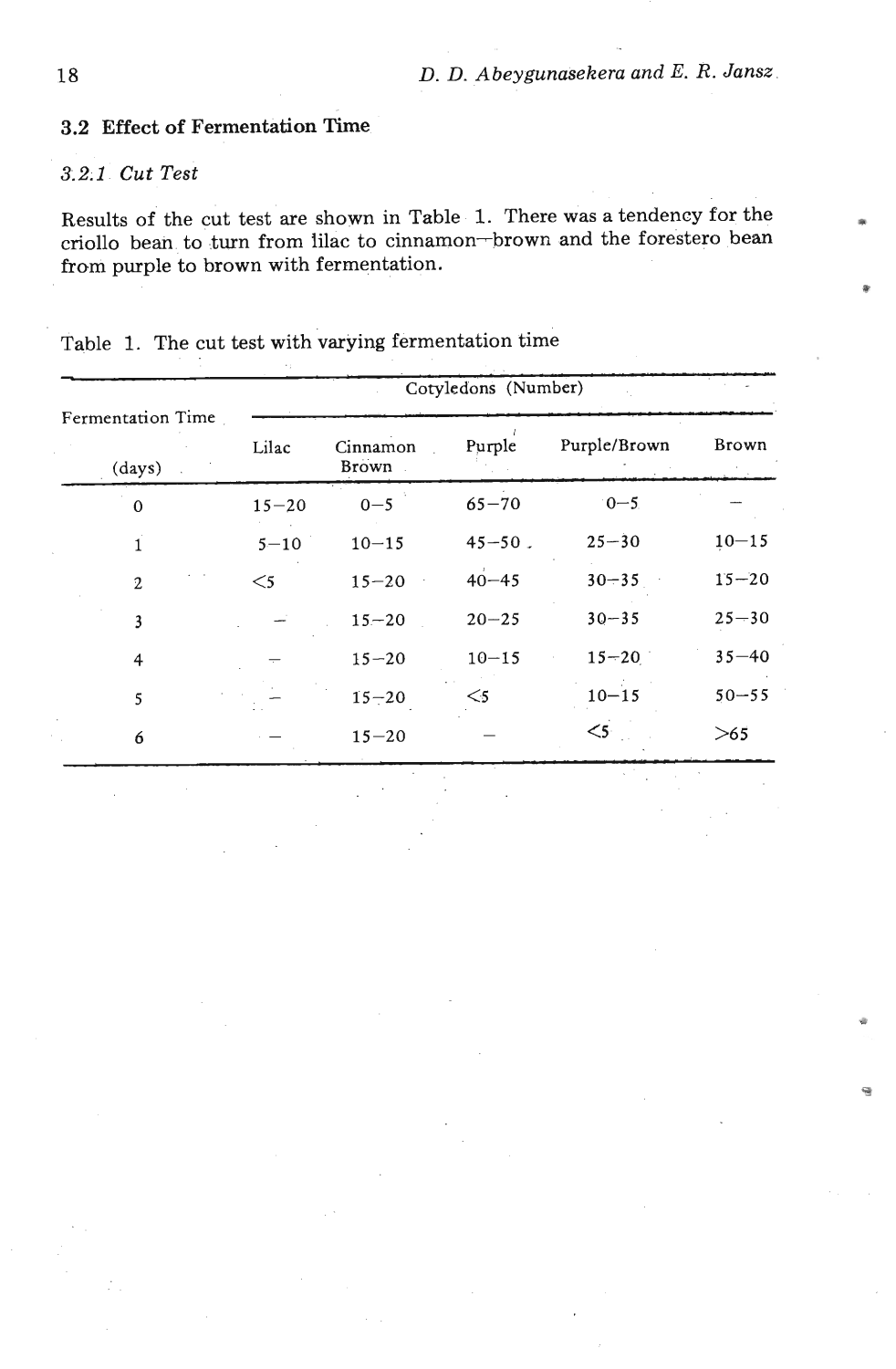*Relationship of Fermentation Time to the Cut Test* 

# *3.2.2 Anthocyanin Content*

**4** 

**u** 

**Anthocyanin levels paralleled the results of the cut test (Table 2).** 

| Fermentation Time |      | Anthocyanins (%)                   |
|-------------------|------|------------------------------------|
| (days)            | A    | в                                  |
| $\Omega$          | 100  | 100<br>$\mathcal{F}^{\mathcal{A}}$ |
|                   | 92.4 | 91.7                               |
| $2^{\circ}$       | 72.0 | 71.4                               |
| 3                 | 62.5 | 62.4                               |
| $\overline{A}$    | 50.2 | 49.6                               |
| $5 -$             | 35.5 | 35.3                               |
| 6                 | 31.2 | 31.5                               |

Table 2. Anthocyanin content of fermented cocoa beans

**Moisture 6 - 8%** 

**Duration of drying** - **3 days (sun drying)** 

 $A -$  **Method of Pettipher**<sup>5</sup>

**B** - Method of Lees and Francis<sup>4</sup>

100% anthocyanin represents approximately 13.3µ moles per 100 g cocoa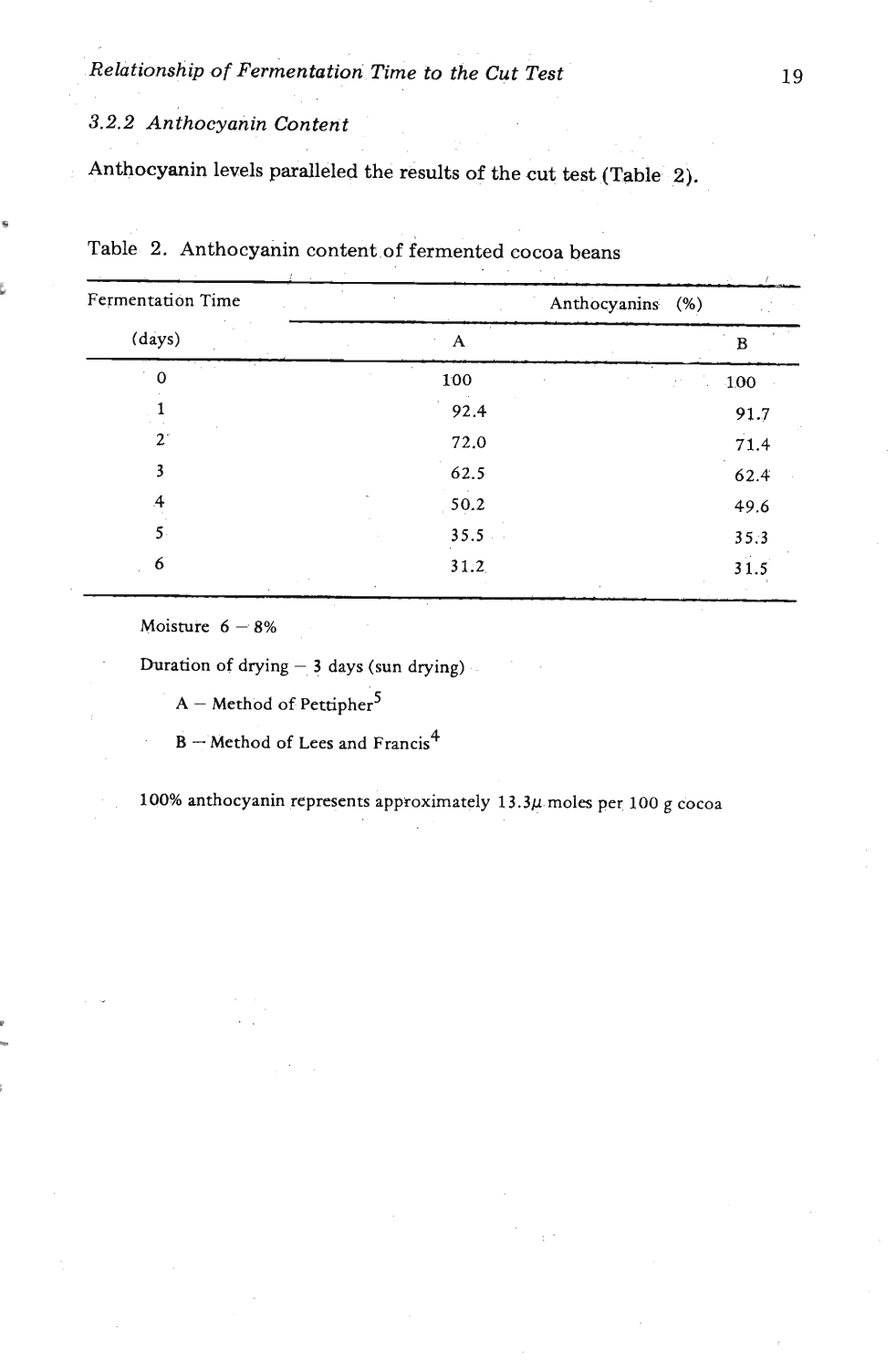# **3.3.. Effect. of Storage**

**Results df the cut test are shown in Table 3'and the corresponding results of anthocyanin assays are shown in Table 4.** 

| Storage Period | Fermentation.                                                                 |                  |                   | Cotyledons (Number) |                 |                |
|----------------|-------------------------------------------------------------------------------|------------------|-------------------|---------------------|-----------------|----------------|
| (months)       | Time<br>(days)                                                                | Lilac            | Cinnamon<br>brown | Purple.             | Purple<br>brown | Brown          |
| 0.             | $\mathbf{0}$                                                                  | $15 - 20$        | $0 - 5$           | $65 - 70$           | $0 - 5$         | $\mathbf{0}$   |
|                | $\mathbf{1}$                                                                  | $5 - 10$         | $10 - 15$         | $45 - 50$           | $25 - 30$       | $10 - 15$      |
|                | $\mathbf 2$                                                                   | $<$ 5            | $15 - 20$         | $40 - 45$           | $30 - 35$       | $15 - 20$      |
|                | 3                                                                             | $\bf{0}$         | $15 - 20$         | $20 - 25$           | $30 - 35$       | $25 - 30$      |
|                | $\overline{\mathbf{4}}$                                                       | $\mathbf 0$      | $15 - 20$         | $10 - 15$           | $15 - 20$       | $35 - 40$      |
| $\mathbf{1}$   | $\pmb{0}$                                                                     | $15 - 20$        | $0 - 5$           | $65 - 70$           | $5 - 10$        | $\mathbf 0$    |
|                | $\mathbf{1}$                                                                  | $5 - 10$         | $10 - 15$         | $45 - 50$           | $25 - 30$       | $10 - 15$      |
|                | $\overline{2}$                                                                | $<$ 5            | $15 - 20$         | $25 - 30$           | $35 - 40$       | $15 - 20$      |
|                | $\overline{\mathbf{3}}$                                                       | $\mathbf 0$      | $15 - 20$         | $10 - 15$           | $35 - 40$       | $25 - 30$      |
|                | $\overline{4}$                                                                | $\mathbf 0$      | $15 - 20$         | $5 - 10$            | $20 - 25$       | $35 - 40$      |
| $\overline{2}$ | $\mathbf 0$                                                                   | $15 - 20$        | $0 - 5$           | $65 - 70$           | $5 - 10$        | $\mathbf{0}$   |
|                | $10 - 15$<br>$5 - 10$<br>$\mathbf{1}$<br>$15 - 20$<br>$<$ 5<br>$\overline{2}$ |                  | $45 - 50$         | $25 - 30$           | $10 - 15$       |                |
|                |                                                                               | $25 - 30$        | $35 - 40$         | $15 - 20$           |                 |                |
|                | $\overline{\mathbf{3}}$                                                       | $\mathbf 0$      | $15 - 20$         | $10 - 15$           | $35 - 40$       | $25 - 30$      |
|                | 4                                                                             | $\boldsymbol{0}$ | $15 - 20$         | $5 - 10$            | $20 - 25$       | $35 - 40$      |
| 3              | $\bf{0}$                                                                      | $15 - 20$        | $0 - 5$           | $65 - 70$           | $10 - 15$       | 0 <sup>1</sup> |
|                | $\mathbf{1}$                                                                  | $5 - 10$         | $10 - 15$         | $40 - 45$           | $30 - 35$       | $10 - 15$      |
|                | $\overline{2}$                                                                | $<$ 5            | $15 - 20$         | $20 - 25$           | $35 - 40$       | $25 - 30$      |
|                | $\overline{\mathbf{3}}$                                                       | $\bf{0}$         | $15 - 20$         | $10 - 15$           | $35 - 40$       | $30 - 35$      |
|                | $\overline{4}$                                                                | $\theta$         | $15 - 20$         | $5 - 10$            | $20 - 25$       | $35 - 40$      |
|                |                                                                               |                  | $\sim 10^{-12}$   |                     |                 |                |

**Table. 3. Variation of storage time on the "cut'' test**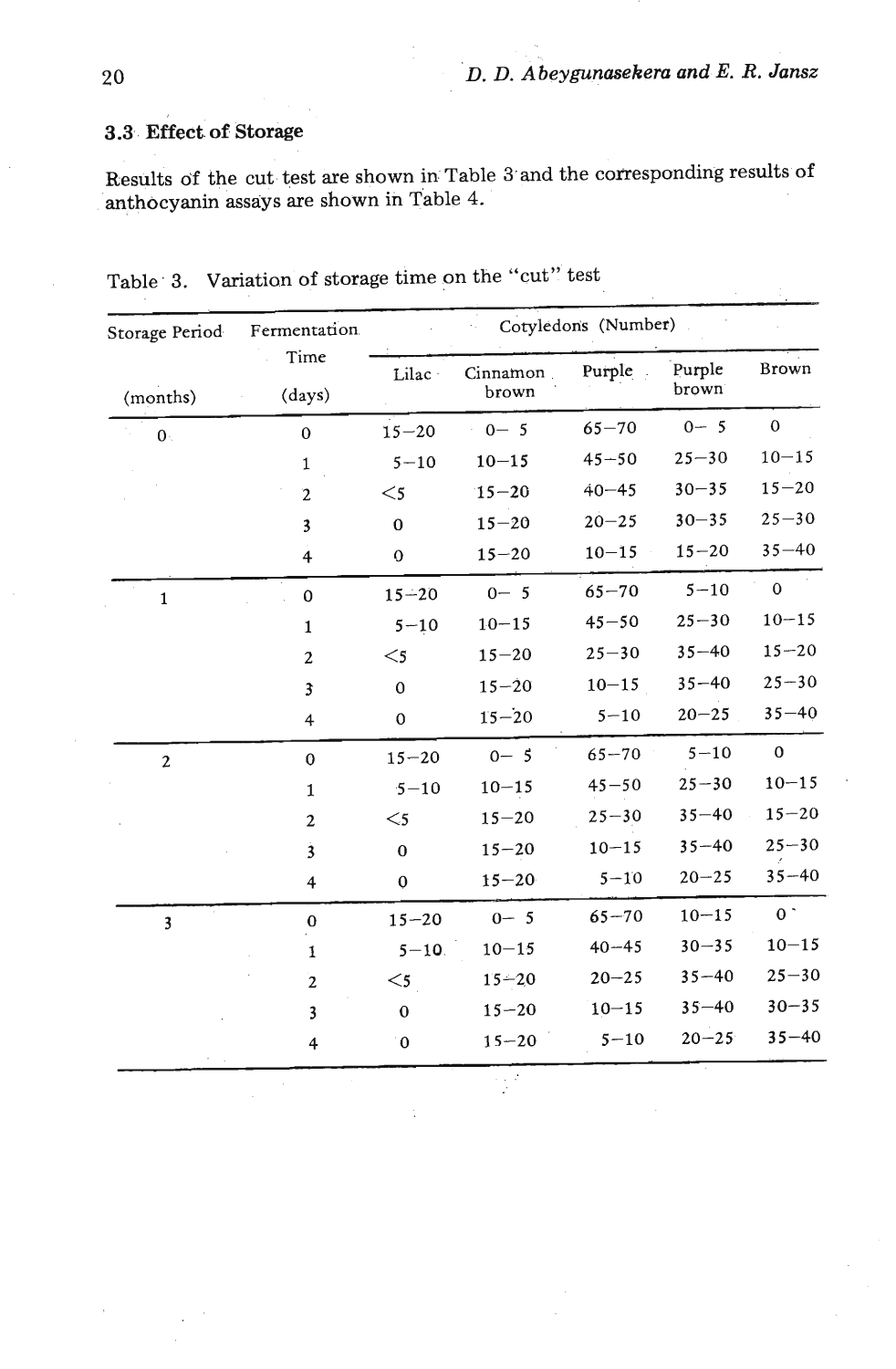|                   |      | Storage (Months)               |                |      |  |
|-------------------|------|--------------------------------|----------------|------|--|
| Fermentation Time | -0   |                                | $\mathbf{2}$   |      |  |
| $\frac{days}{9}$  |      | Anthocyanins (%)<br>$\epsilon$ |                |      |  |
| ۰0                | 100  | 92.2                           | 90.9<br>$\sim$ | 90.6 |  |
| 1                 | 92.0 | 88,6                           | 88.6           | 87.5 |  |
| າ                 | 79.5 | 74.2                           | 68.2           | 68.0 |  |
| 3                 | 72.9 | 70.6                           | 67.0           | 66.7 |  |
| 4                 | 68.9 | 68.2                           | 66.3           | 64.3 |  |

Table 4. Assay of cocoa bean during three months of storage for anthocynin content

Absorbance was measured by the Method of Pettipher **<sup>5</sup>**

100% anthocyanins represent approximately 19.5  $\mu$  moles

anthocyanins per 100 g cocoa

## **4. Discussion**

The study defined the basic fermentation characteristics or mixed Sri Lankan criollo and forestero cocoa when fermented by the basket method.

Although the acidity of the fermented cocoa bean is low it is not as low as that reported by Liau in Malaysia. $^3$ 

The study revealed that fermentation time can be determined by the cut test soon after fermentation provided the plantation is a mixed forestero and criollo. The more complicated anthocyanin test is of less use especially **as** initial anthocyanin content may not be known. **<sup>I</sup>**

Storage of beans results in a complex situation but still using the criolro beans one can distinguish between 0,l **.and 2** days fermentation. The cut test is of less use at **3** or 4 days fermentation as for example, **3** day fermented beans after three months are difficult to distinguish from a more fermented bean stored for a lesser time.

The anthocyanin test is of still less use as it does not have the advantage of evaluating the criollo and forestero, beans separately. Further it does not monitor the development of the brown pigment:

As cocoa beans in **Sri** Lanka are almost never fermented beyond 2 days, the cut test has considerable value provided there is a significant proportion of criollo beans in .the particular batch of cocoa.